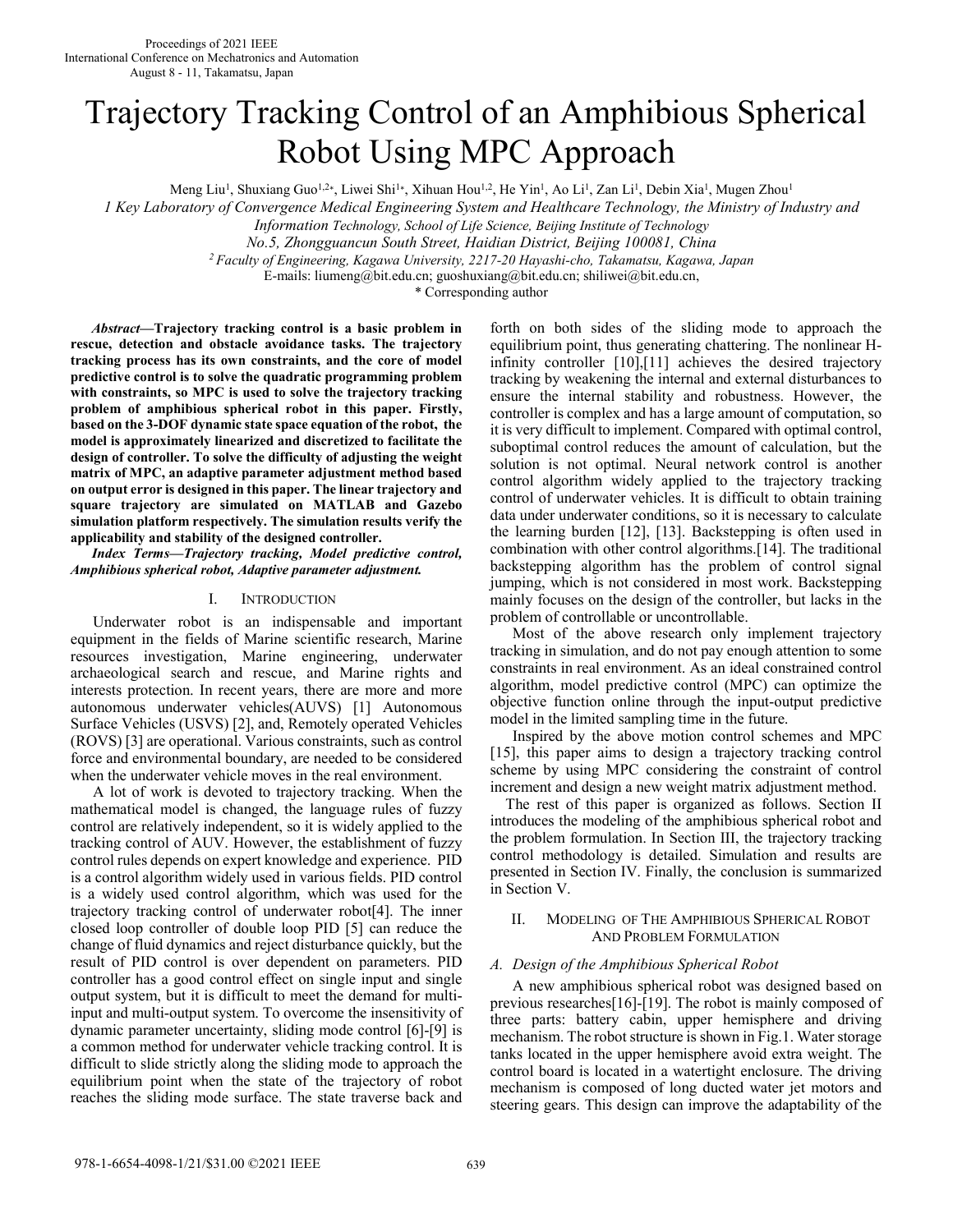robot in the land and underwater environment [20], [21]. There is a removable battery under the capsule which designed to power the robot. The robot uses binocular camera as its main sensing sensor, and the inertial measurement unit (IMU), GPS positioning module and depth sensor as its attitude detection sensor. The communication module is the underwater acoustic communication.



Fig. 1. The prototype of the amphibious spherical robot.

#### *B. Kinematics model and Dynamics model of the ASR*

In order to describe the motion state of the robot, we set up two coordinates, which are the global coordinate system (gframe) and the robot coordinate system (r-frame). The relationship between the two coordinate systems is shown in Fig.2. The motion state **v** and pose state  $\eta$  are defined as follows:

$$
\mathbf{v} = [u, v, w, p, q, r] \tag{1}
$$

$$
\boldsymbol{\eta} = [x, y, z, \varphi, \psi, \theta] \tag{2}
$$

In equation(1),  $u, v, w$  are the linear velocities and  $p, q, r$  are the angular velocities. In equation(2),  $x, y, z$  are positions and  $\varphi, \psi, \theta$  are orientations.



Fig. 2. Global coordinate system and robot coordinate system

This paper mainly considers the underwater trajectory tracking problem in two - dimensional plane. Traditionally, underwater vehicles have had to consider three degrees of freedom: yaw, swing, and swing. However, due to the H-shaped distribution of ASR[23] thrusters and low robot speed, the sway was ignored. The simplified motion equation of robot is:

$$
\dot{\eta} = R(\theta)\mathbf{v} \tag{3}
$$

where  $\boldsymbol{\eta} = [x, y, \theta]^T$  represent the two dimensional position coordinates and orientation in the g-frame;  $\mathbf{v} = [u, r]^T$  represent the linear velocity in x direction and Yaw angle velocity in the r-frame.  $R(\theta)$  is the rotation matrix calculated by the heading angle  $\theta$ .

$$
\boldsymbol{R}(\theta) = \begin{bmatrix} \cos(\theta) & 0 \\ \sin(\theta) & 0 \\ 0 & 1 \end{bmatrix}
$$
 (4)

According to Newton [24], [25], the dynamic equations are established as follows:

$$
(M_{RB} + M_A)\dot{v} + C(v)v + (D_l + D_q(v))v + g(\eta) = \tau
$$
 (5)

where  $M_{RB}$  is rigid body mass matrix,  $M_A$  is additional mass matrix,  $C(v)$  is Coriolis and centripetal matrix,  $D_i$  is hydrodynamic linear damping matrix,  $D_q(v)$  is hydrodynamic nonlinear damping matrix,  $g(\eta)$  is restoring force and moment matrices,  $\tau$  is robot driving force and moment matrix  $\bullet$ 

Coriolis and centripetal matrices  $C(v)$  can be ignored because of the slow speed of ASR. The center of buoyancy, the center of mass coincides with the geometric center of the robot. The restoring force  $g(\eta)$  is set to  $0_{6\times 1}$ . After simplification above, the dynamic equations are as follows:

$$
M\dot{v} + D(v)v = \tau
$$
 (6)

The vectors in the equation (6) are composed as follows.

$$
\mathbf{M} = diag(M_u, M_r)
$$
  
\n
$$
\mathbf{D}(\mathbf{v}) = diag(d_{11}, d_{22}) + diag(X_u |u|, N_r |r|)
$$
  
\n
$$
\mathbf{v} = [u, r]^T
$$
  
\n
$$
\mathbf{\tau} = [F_u, F_r]^T = \mathbf{L}u
$$
  
\n
$$
\mathbf{u} = [u_1, u_2, u_3, u_4]^T
$$
\n(7)

where *L* is transition matrix of torque and control inputs, *u* is the control input solved by the controller

#### *C. Problem Formulation*

When ASR runs in the real dynamic environment, constraints such as saturation and velocity increment of thrusters need to be taken into account. Here, we address the Problem 1.

Problem 1: Design a control rule for ASR to track a expected trajectory while satisfying the following considerations.

1) Error between expected and real trajectory is as small as possible.

2) Operating limits in the form of state constraints (such as speed limits) and input constraints (thrust saturation) are considered.

## III. TRAJECTORY TRACKING CONTROLLER

To solve the Problem 1, this paper adopts controller based on the MPC strategy, as shown in Fig. 3.The continuous reference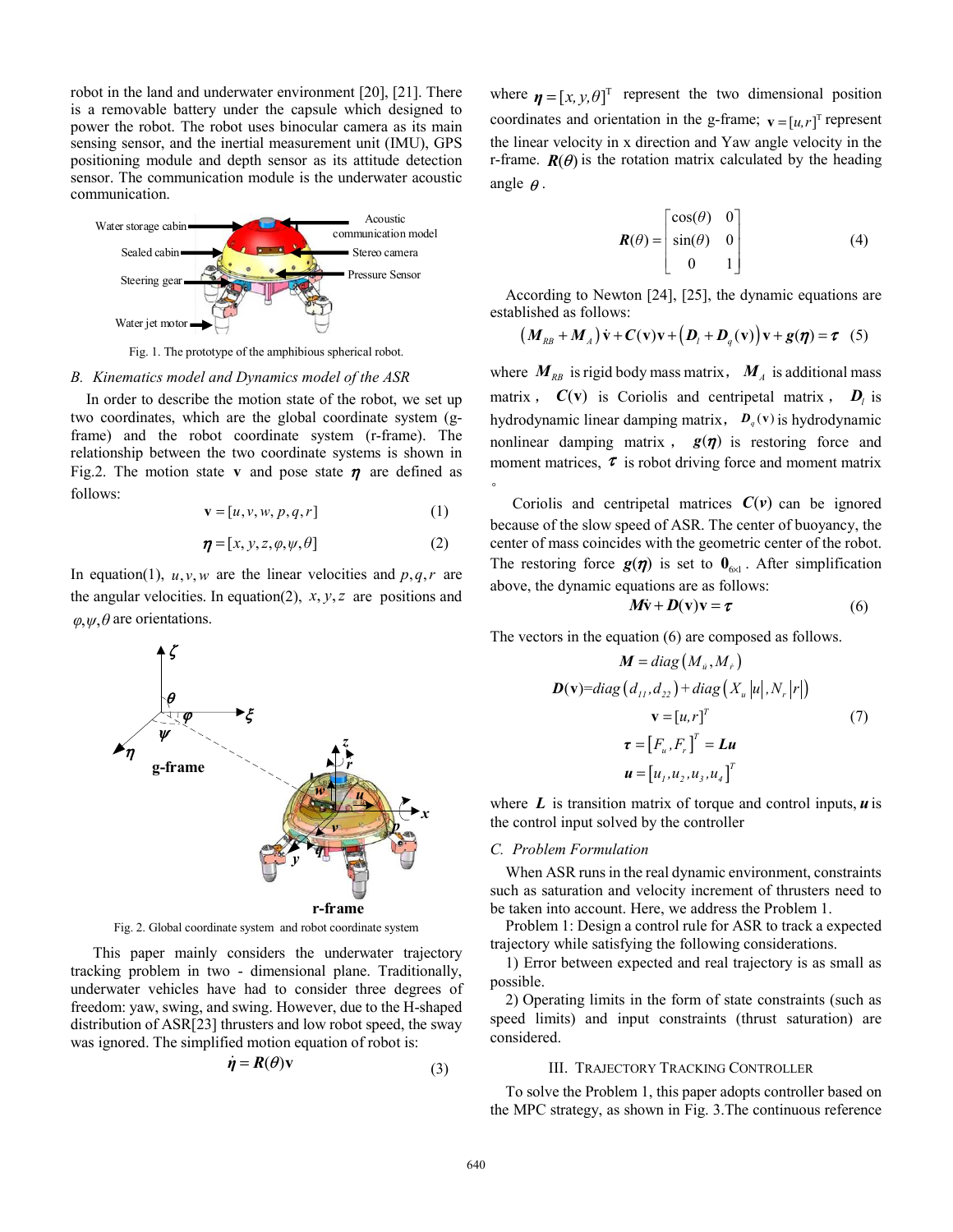trajectory is manually input and the trajectory points are obtained after discretization of the continuous trajectory. The MPC controller calculates the control input to enable the robot to track the upper trajectory points.



Fig. 3. The trajectory tracking controller based MPC

## *A. Trajectory tracking controller using MPC*

The designed tracking controller needs to achieve the following control effects:(1) The error between the real trajectory of the robot and the expected trajectory is as small as possible. (2) Consider the input constraint (thrust saturation) constraint form. The output of the controller is set to the thrust of the water jet motor. The state space model which combine dynamics and kinematics is adopted as the prediction model of the MPC controller, as shown in equation (8).

$$
\dot{\mathbf{x}} = \begin{bmatrix} \mathbf{R}(\boldsymbol{\theta})\mathbf{v} \\ \mathbf{M}^{-1}(\boldsymbol{\tau} - \mathbf{D}(\mathbf{v})\mathbf{v}) \end{bmatrix} \\ = \mathbf{A}\mathbf{x} + \mathbf{B}\boldsymbol{\tau} \\ = \mathbf{f}(\mathbf{x}, \boldsymbol{\tau})
$$
\n(8)

where the control input is defined as  $\boldsymbol{\tau} = [F_u, F_v]^T$  and the state vector is defined as  $\mathbf{x} = [x, y, \theta, u, r]^T$ . The discrete form of equation(8) is expressed as following:

$$
\dot{x}(k+1) = Ax(k) + B\tau(k)
$$
  
\n
$$
\eta(k+1) = Cx(k)
$$
\n(9)

where  $\boldsymbol{\eta} = [x, y, \theta]^T$ . In order to avoid the abrupt change of the force of the water-jet motor, which will affect the continuity of the motor speed, we introduce the control increment. The equation of state is transformed into:

$$
\xi(k+1) = \tilde{A} \xi(k) + \tilde{B} \Delta U(k)
$$
  
\n
$$
\eta(k) = \tilde{C} \xi(k)
$$
  
\n
$$
Y(k) = \Psi_k \xi(k) + \Theta_k \Delta U(k)
$$
  
\n
$$
\xi(k) = [x(k), \tau(k-1)]^T
$$
  
\n
$$
Y(k) = [\eta(k), ..., \eta(k+N_p)]^T
$$
 (10)

The solution of trajectory tracking controller based on MPC can be transformed into the following optimization problems:

$$
J(k) = \sum_{i=1}^{N_p} \left\| \boldsymbol{\eta}(k+i) - \boldsymbol{\eta}_{ref}(k+i) \right\|_{Q}^{2}
$$
  
+ 
$$
\sum_{i=1}^{N_c-1} \left\| \Delta U(k+i) \right\|_{R}^{2} + \rho \varepsilon^{2}
$$
  
s. t. 
$$
\Delta U_{\min} \leq \Delta U_{t} \leq \Delta U_{\max}
$$
  

$$
U_{\min} \leq A \Delta U_{t} + U_{t} \leq U_{\max}
$$
 (11)

where  $Q$  and  $R$  is the weight matrices can be adjusted,  $N_C$  is the controlling horizon and  $N_p$  is the prediction horizon.  $U_{\text{max}}$ is the upper limit and  $U_{\text{min}}$  is the lower limit of control inputs.  $\Delta U_{\text{max}}$  is the upper limit and  $\Delta U_{\text{min}}$  is the lower limit of control inputs increments.

The optimization problem of equation (11) above can be transformed into the following standard quadratic optimization problem.

$$
J(\xi(t), u(t-1), \Delta U(t)) =
$$
\n
$$
\left[\Delta U(t)^{\mathrm{T}}, \varepsilon\right]^{\mathrm{T}} \boldsymbol{H}_t \left[\Delta U(t)^{\mathrm{T}}, \varepsilon\right] + \boldsymbol{G}_t \left[\Delta U(t)^{\mathrm{T}}, \varepsilon\right] \tag{12}
$$
\n
$$
\boldsymbol{H}_t = \begin{bmatrix} \boldsymbol{\Theta}_t^{\mathrm{T}} \boldsymbol{Q} \boldsymbol{\Theta}_t + \boldsymbol{R} & 0 \\ 0 & \rho \end{bmatrix}, \boldsymbol{G}_t = \begin{bmatrix} 2e_t^{\mathrm{T}} \boldsymbol{Q} \boldsymbol{\Theta}_t, \boldsymbol{0} \end{bmatrix} \tag{13}
$$

where  $e^T$  is to predict the tracking error of the robot.

 After the minimization problem is solved, the first element is used to the actual control input to control the robot. The trajectory tracking process is shown in Fig. 4.



Fig. 4. The trajectory tracking process

#### *B. Trajectory tracking controller using adaptive MPC*

There are many adjustable parameters of MPC. For multivariable system, the influence of adjustable parameters on different performance indexes is coupled with each other, which increases the debugging difficulty of MPC control system. This paper designs an adaptive parameter adjustment method, which automatically adjusts the weight matrix Q according to the change of tracking error in MPC.

Assuming the reference trajectory is known, the system output of the reference is

$$
Y_{ref}(k) = [\eta_{ref}(k), ..., \eta_{ref}(k + N_p)]^T
$$
 (14)

Set the system output error  $V(i)$  as: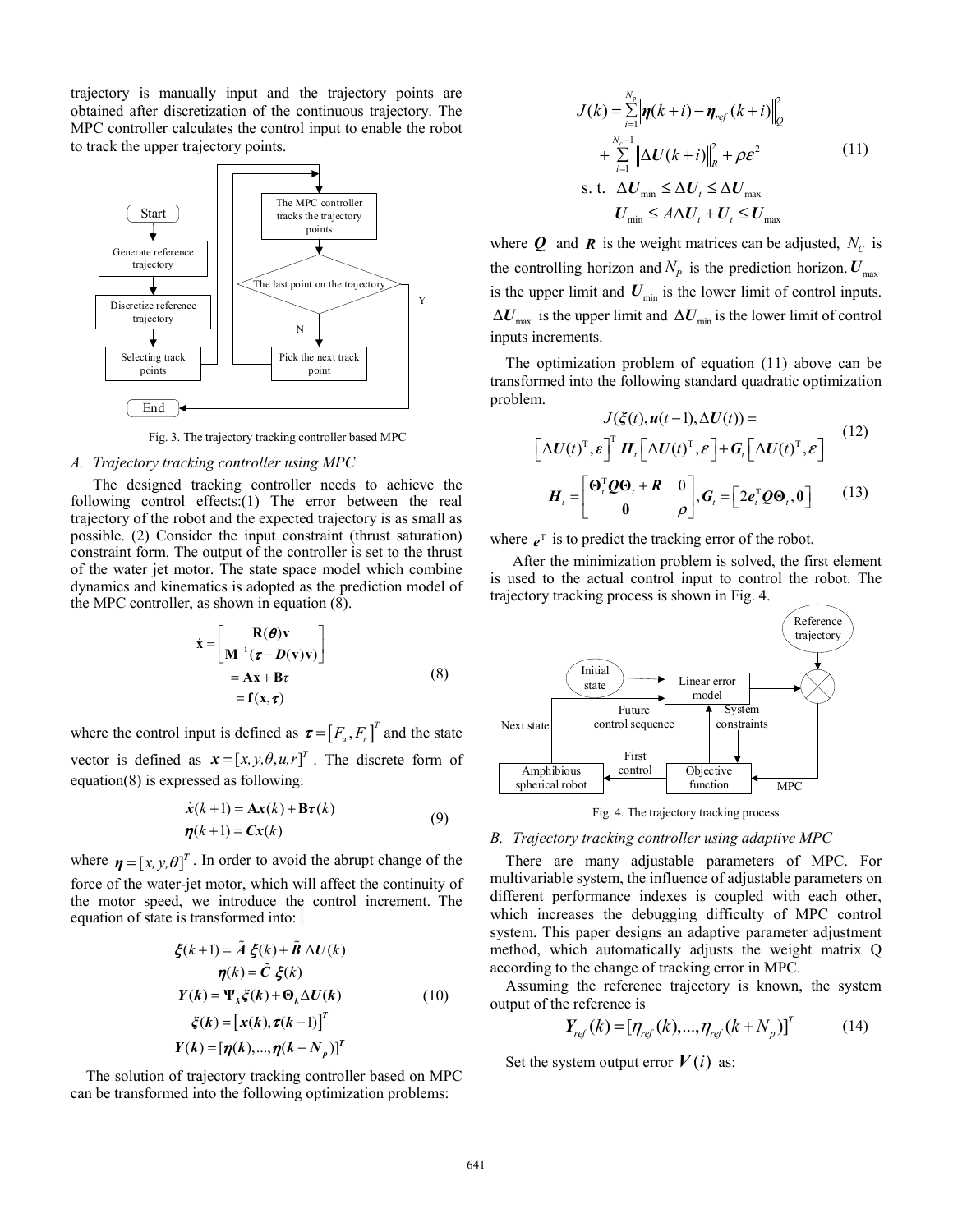$$
V(i) = \frac{\sum_{j=1}^{N_p} \left[ Y(j) - Y_{ref}(j) \right]}{N_p}
$$
 (15)

The weight matrix is designed as follow:

$$
\mathbf{Q}(i) = KV(i) \tag{16}
$$

where  $K$  is a parameter that can be adjusted. In order to ensure that the weights corresponding to the calculated parameters do not differ too much, the normalization of  $\boldsymbol{Q}(i)$  is carried out.  $S_i$ is the amplification coefficient, which can be set according to actual needs.

$$
Q_{normal}(i) = \frac{S_i}{1 + e^{-Q(i) + 2.5}}
$$
(17)

# IV. SIMULATION AND RESULTS

#### *A. Straight trajetory tracking in Matlab*

The initial states of the robot is set to  $x = [x, y, \theta, u, r]^T$  $[0,0,0,0,0]^T$  and the sampling time is set to  $T = 0.05s$ . Parameters of MPC controller are set to predictive horizon  $N_p = 15$  and control horizon  $N_c = 8$ . The control input constraint is  $[-4, -4] \sim [4, 4]$ . The reference trajectories are  $y = 3$ and  $y = x$ . Based on the above simulation parameters, simulation results of tracking are shown in Fig. 5. and Fig. 6.



Fig. 6. Line  $y = x$  tracking generated by MPC

## *B. Rectangle trajetory tracking in MATLAB*

The simulation environment is the same as the previous section, and the reference trajectory is a broken line composed of  $y = 3$ ,  $x = 15$  and  $y = -12$ .



Fig. 7. Square tracking generated by MPC

## *C. Trajetory tracking in Gazebo*

The Gazebo platform is designed to simulate a real underwater environment, so the Gazebo platform is used to verified the validity of the algorithm designed in this paper when tracking straight lines. According to Fig. 8. and Fig. 9., we can see that the robot keeps up with the expected linear trajectory, and the effect of the algorithm meets the requirements.

In Fig. 8., the initial value of the Y direction error is very large, after adjusting the Y direction, controller gradually pay attention to the Y direction error adjustment.



Fig. 8. Line tracking by MPC in Gazebo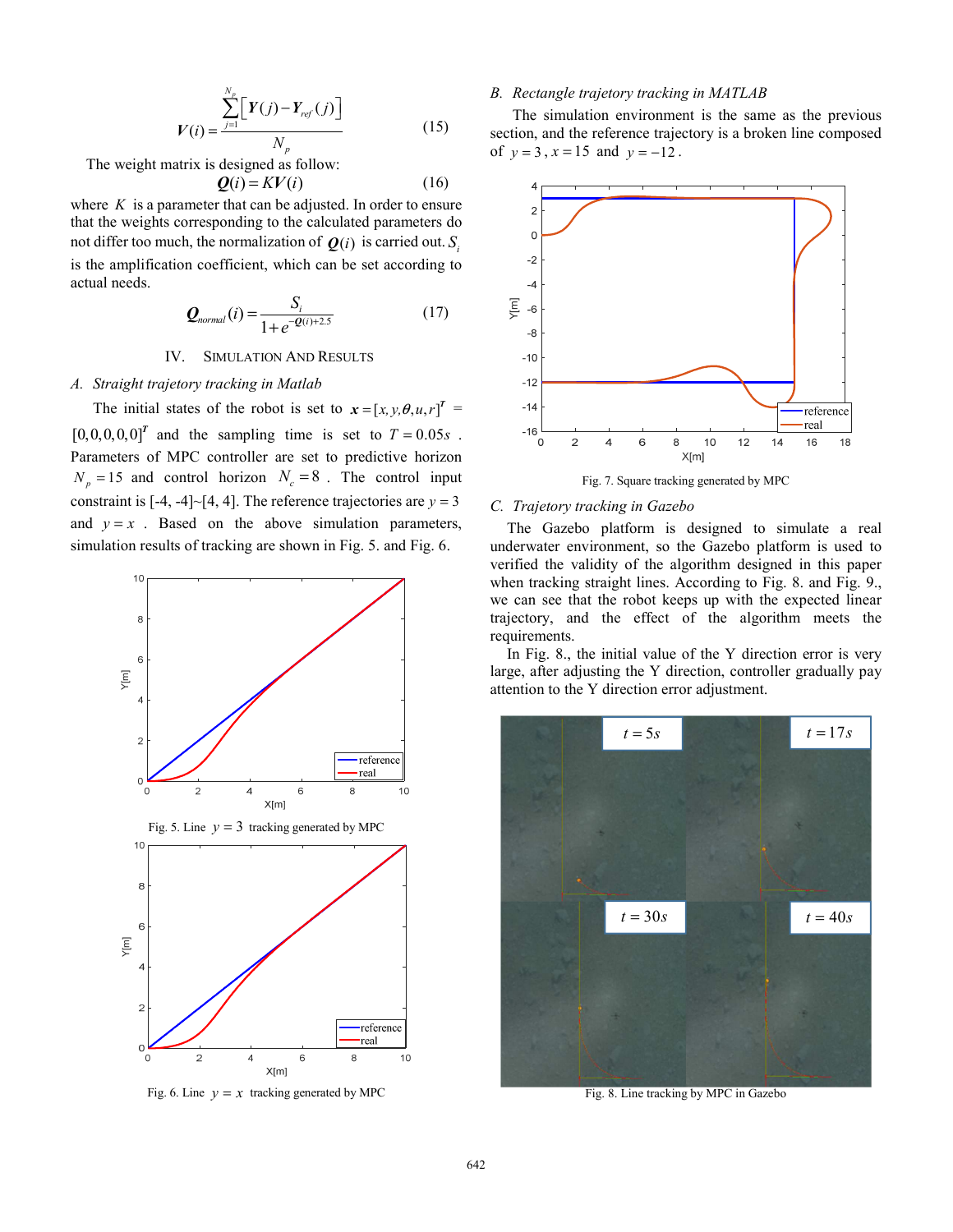In Fig. 9, The expected trajectory is a clockwise rectangle whose vertex is located at  $(2,2), (-2,2), (-2,-2), (2,-2)$ . The starting point is (2.5,2). Fig. 9(a) shows the actual trajectory of the robot in Gazebo. In order to show the reference track and the actual track more clearly, MATLAB is used to integrate the data collected in Gazebo and draw Fig. 9(b).



(a) Robot trajectory in Gazebo



The tracking effects of adaptive MPC and MPC are compared below. The MPC parameter is set to  $Q = diag(1, 10, 1, 1, 1)$ , and the adaptive MPC parameter is set to  $S_2 = 10$ . The comparison effect is shown in the Fig. 10. It can be seen that the adaptive MPC has better adjustment effect than MPC.



Fig. 10. Line tracking by MPC and adaptive-MPC in Gazebo.

#### V. CONCLUSIONS

To solve the problem of trajectory tracking, A MPC-based controller was designed through the simulation verification of linear trajectory and square curve trajectory on the simulation platform. The ASR is able to track the expected trajectory with deviation as small as possible. The stability and universality of the controller designed in this paper are verified.

#### ACKNOWLEDGMENT

This work was partly supported by National High Tech.<br>Research and Development Program of China and Development Program of China (No.2015AA043202), the National Natural Science Foundation of China (61773064, 61503028), the National Key Research and Development Program of China (No. 2017YFB1304401).

#### **REFERENCES**

- [1] S. Heshmati-Alamdari, G. C. Karras, P. Marantos, and K. J. Kyriakopoulos, "A Robust Predictive Control Approach for Underwater Robotic Vehicles," *IEEE Transactions on Control Systems Technology*, vol. 28, no. 6, pp. 2352–2363, October 2019.
- [2] W. Wang, T. Shan, P. Leoni, et al. "Robot II: A Novel Autonomous Surface Vessel for Urban Environments," in *2020 IEEE/RSJ International Conference on Intelligent Robots and Systems (IROS)*, Jul. 2020, pp. 1740–1747.
- [3] Y. Cao, B. Li, Q. Li, et al, "A Nonlinear Model Predictive Controller for Remotely Operated Underwater Vehicles With Disturbance Rejection," *IEEE Access*, vol. 8, pp. 158622–158634, doi: 10.1109/ACCESS.2020. 3020530, 2020.
- [4] J. Guo, C. Li, and S. Guo, "A Novel Step Optimal Path Planning Algorithm for the Spherical Mobile Robot Based on Fuzzy Control," *IEEE Access*, vol. 8, pp. 1394-1405, doi: 10.1109/ACCESS.2019. 2962074, 2020.
- [5] W. Gan, D. Zhu, W. Xu, et al, "Survey of trajectory tracking control of autonomous underwater vehicles," *Journal of marine science and technology*, vol. 25, no. 6, pp. 722–731, March 2017.
- [6] Geranmehr B, Nekoo S R, "Nonlinear suboptimal control of fully coupled non-affine six-DOF autonomous underwater vehicle using the statedependent Riccati equation," *Ocean Engineering*, pp. 248-257, doi: 10.1016/j.oceaneng.2014.12.032, March 2015.
- [7] A, Hossein, V. A. A, and M. D. B, "A Time Delay Controller included terminal sliding mode and fuzzy gain tuning for Underwater Vehicle-Manipulator Systems,"*Ocean Engineering*, pp. 97-107, doi: 10.1016/ j.oceaneng.2015.07.043, 2015.